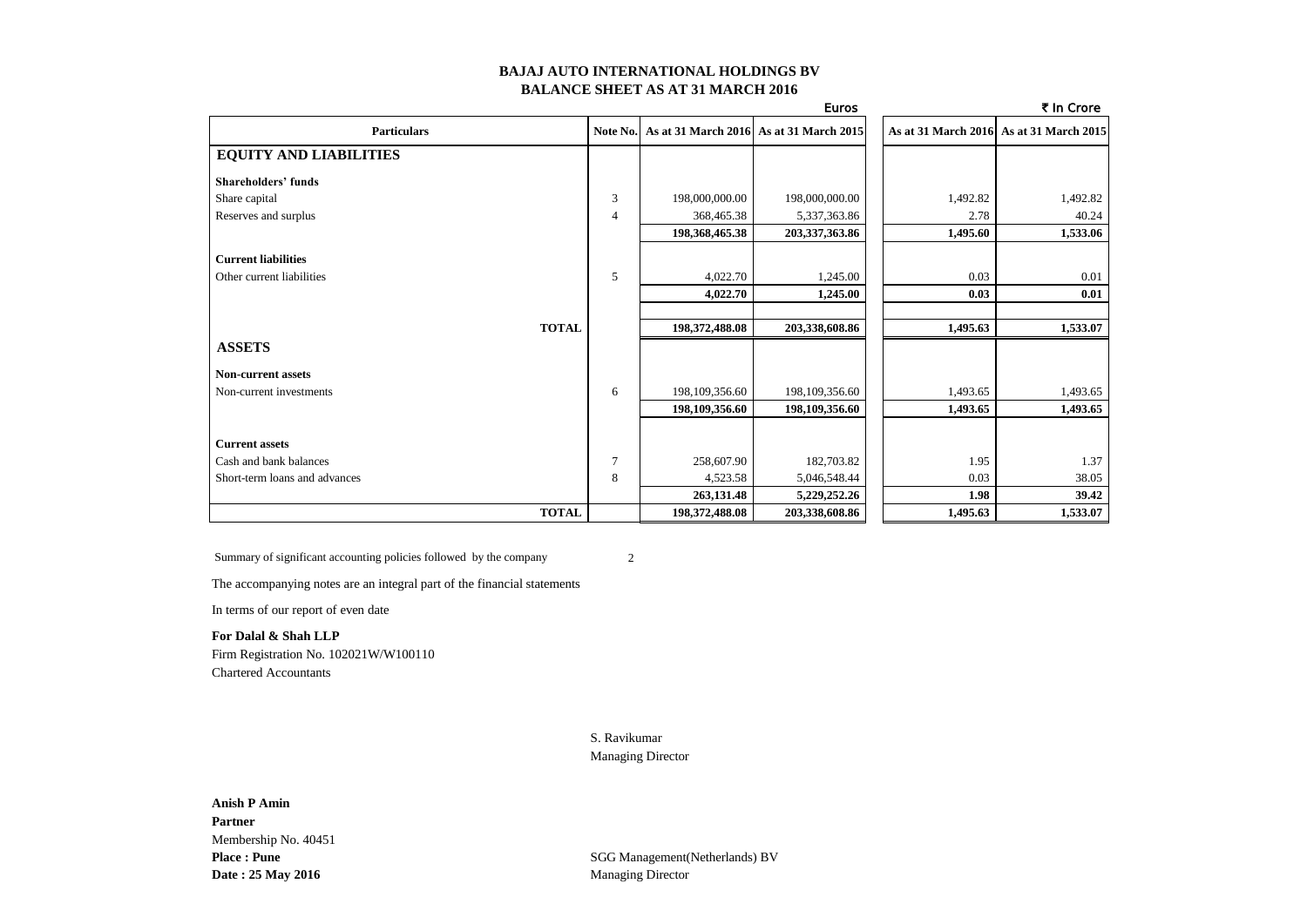#### **BAJAJ AUTO INTERNATIONAL HOLDINGS BV STATEMENT OF PROFIT AND LOSS FOR THE YEAR ENDED 31 MARCH 2016**

|                                                                                    |          |                                    | <b>Euros</b>                       |                                    | ₹ In Crore                         |
|------------------------------------------------------------------------------------|----------|------------------------------------|------------------------------------|------------------------------------|------------------------------------|
| <b>Particulars</b>                                                                 | Note No. | <b>Year Ended</b><br>31 March 2016 | <b>Year Ended</b><br>31 March 2015 | <b>Year Ended</b><br>31 March 2016 | <b>Year Ended</b><br>31 March 2015 |
| Revenue from operations                                                            | 9        | 7,807,475.65                       | 5,247,328.60                       | 58.86                              | 39.56                              |
| <b>Total Revenue (I)</b>                                                           |          | 7,807,475.65                       | 5,247,328.60                       | 58.86                              | 39.56                              |
| <b>Expenses:</b>                                                                   |          |                                    |                                    |                                    |                                    |
| Other expenses                                                                     | 10       | 104,374.13                         | 90,649.13                          | 0.78                               | 0.68                               |
| Total expenses (II)                                                                |          | 104,374.13                         | 90,649.13                          | 0.78                               | 0.68                               |
| Profit before tax (I - II)                                                         |          | 7,703,101.52                       | 5,156,679.47                       | 58.08                              | 38.88                              |
| Tax expenses                                                                       |          | $\overline{\phantom{a}}$           | $\overline{\phantom{a}}$           | ۰                                  | $\sim$                             |
| Profit after Tax for the year                                                      |          | 7,703,101.52                       | 5,156,679.47                       | 58.08                              | 38.88                              |
| Basic & Diluted Earnings per share (in Euro)<br>(Nominal value per share Euro 100) | 11       | 3.89                               | 2.60                               | 293.33                             | 196.36                             |

Summary of significant accounting policies followed by the company 2

The accompanying notes are an integral part of the financial statements

In terms of our report of even date

**For Dalal & Shah LLP** Firm Registration No. 102021W/W100110 Chartered Accountants

> S. Ravikumar Managing Director

# **Anish P Amin Partner** Membership No. 40451 **Date : 25 May 2016** Managing Director

Place : Pune<br>
SGG Management(Netherlands) BV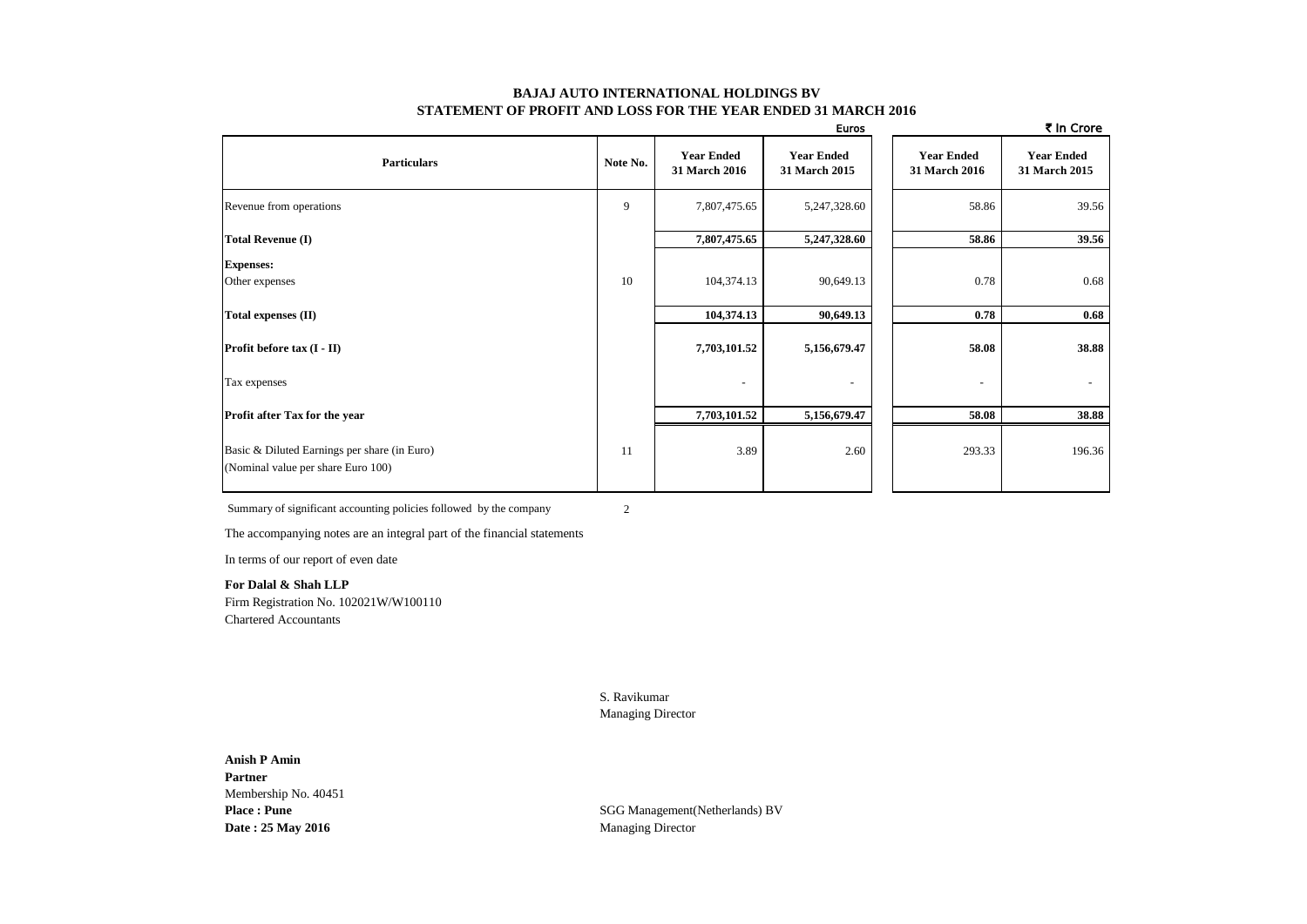### Notes to financial statements for the year ended 31 March 2016

The financial statements have been prepared in Euro. Also the audit report is based on figures in Euro. For the purpose of user, the financial statements and notes as on 31 March 2016 & 2015 have been converted in Indian Rupees at following exchange rate as on 31 March 2016.

1 Euro = Rs. 75.3950

## **1. Background**

Bajaj Auto International Holdings BV. is a Netherlands based wholly owned subsidiary of Bajaj Auto Limited incorporated on 25 October 2007 with the object, interalia, of carrying out investments in ventures abroad. During the year ended 31 March 2016, the company's equity in Austria based KTM AG remained at 47.99% (as at 31 March 2015 - 47.99%). The Financial Statements have been drawn up in conformity with the generally accepted accounting principles (Indian GAAP) and standards applicable in India.

## **2. Statement of Significant Accounting Policies**

## **1) System of Accounting**

- i) The Company follows the mercantile system of accounting and recognises income and expenditure on an accrual basis except in case of significant uncertainties.
- ii) Financial Statements are prepared under the Historical cost convention. These costs are not adjusted to reflect the impact of changing value in the purchasing power of money.
- iii) Estimates and Assumptions used in the preparation of the financial statements are based upon management's evaluation of the relevant facts and circumstances as of the date of the Financial Statements, which may differ from the actual results at a subsequent date.

## **2) Revenue recognition:**

The Company recognises income on accrual basis. However where the ultimate collection of the same lacks reasonable certainty, revenue recognition is postponed to the extent of uncertainty.

Dividend is accrued in the year in which it is declared whereby a right to receive is established.

Interest is accrued over the period of Loan / Investment.

## **3) Investments**

Investments made by the Company are of a long-term nature, hence diminutions in value of quoted Investments are generally not considered to be of a permanent nature.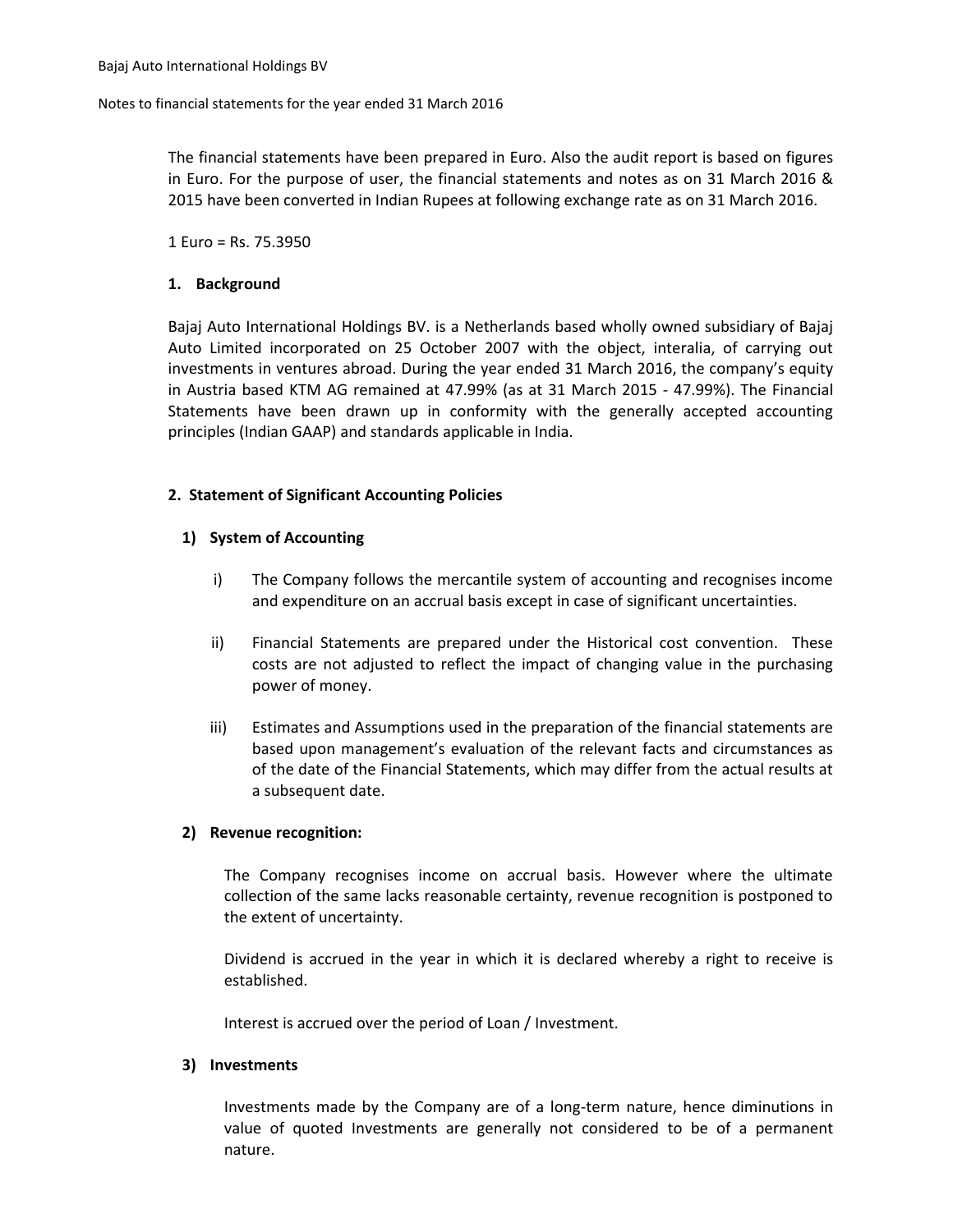Notes to financial statements for the year ended 31 March 2016

## **4) Foreign Currency Transactions**

Current Assets and Liabilities in foreign currency outstanding at the close of the year are revalorized at the appropriate exchange rate prevailing at the close of the year. The gain or loss on decrease/increase in reporting currency due to fluctuations in foreign exchange rates, in case of current assets and liabilities in foreign currency, are recognised in the profit and loss account.

## **5) Taxation**

Provision for Taxation if required is made on the basis of the taxable profits computed in accordance with the applicable laws.

## **6) Provisions**

Necessary provisions are made for present obligations that arise out of events prior to the balance sheet date entailing future outflow of economic resources. Such provisions reflect best estimates based on available information.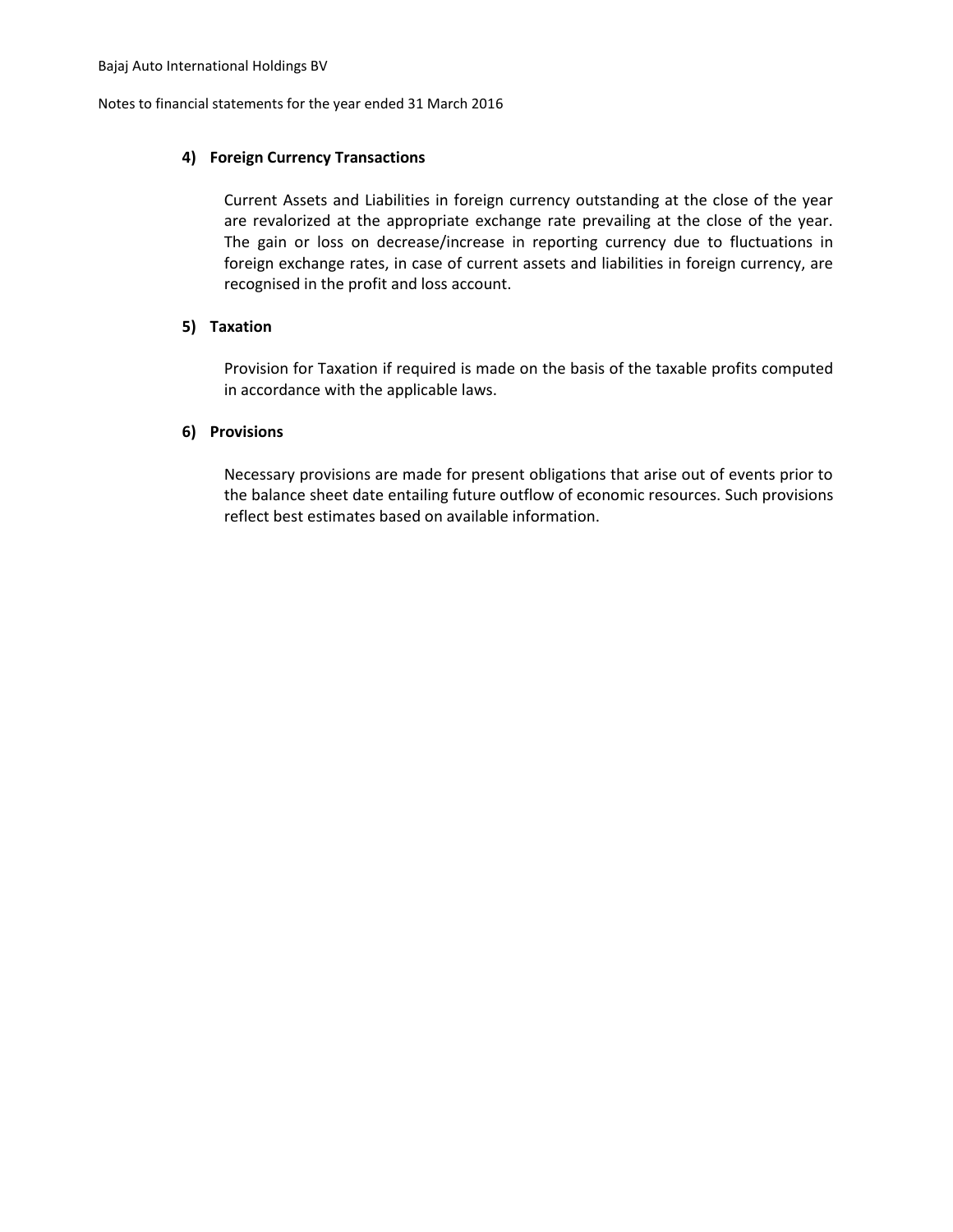### **3 Share Capital**

|                                              | As at                                |                               | As at                       |                             |
|----------------------------------------------|--------------------------------------|-------------------------------|-----------------------------|-----------------------------|
|                                              | <b>31 March 2016</b><br><b>Euros</b> | 31 March 2015<br><b>Euros</b> | 31 March 2016<br>₹ In Crore | 31 March 2015<br>₹ In Crore |
| Authorised:                                  |                                      |                               |                             |                             |
| 2,000,000 equity shares of Euro 100 each     | 200,000,000.00                       | 200,000,000,00                | 1.507.90                    | 1,507.90                    |
| Issued, subscribed and fully paid-up shares: |                                      |                               |                             |                             |
| 1,980,000 equity shares of Euro 100 each     | 198,000,000.00                       | 198,000,000.00                | 1,492.82                    | 1,492.82                    |
|                                              | 198,000,000.00                       | 198,000,000.00                | 1,492.82                    | 1,492.82                    |

#### **a. Reconciliation of the shares outstanding at the beginning and at the end of the year**

|                                    | As at                          |                |               | As at          |               | As at      |           | As at      |  |
|------------------------------------|--------------------------------|----------------|---------------|----------------|---------------|------------|-----------|------------|--|
|                                    | 31 March 2016<br>31 March 2015 |                | 31 March 2016 |                | 31 March 2015 |            |           |            |  |
| <b>Equity shares</b>               | Nos.                           | Euros          | Nos.          | <b>Euros</b>   | Nos.          | ₹ In Crore | Nos.      | t In Crore |  |
| At the beginning of the year       | 1,980,000                      | 198,000,000.00 | 1,980,000     | 198,000,000.00 | 1,980,000     | .492.82    | 1,980,000 | ,492.82    |  |
| Addition during the year           |                                |                |               |                |               |            |           |            |  |
| Outstanding at the end of the year | 1,980,000                      | 198,000,000.00 | 1,980,000     | 198,000,000.00 | 1.980.000     | 1.492.82   | 1.980.000 | 1.492.82   |  |

### **4 Reserves and surplus**

|                                                                 | As at                         |                        | As at                       |                             |
|-----------------------------------------------------------------|-------------------------------|------------------------|-----------------------------|-----------------------------|
|                                                                 | 31 March 2016<br><b>Euros</b> | 31 March 2015<br>Euros | 31 March 2016<br>₹ In Crore | 31 March 2015<br>₹ In Crore |
| Surplus in the statement of profit and loss                     | 5,337,363.86                  | 180,684.39             | 40.24                       | 1.36                        |
| Balance as per last financial statements<br>Profit for the year | 7,703,101.52                  | 5,156,679.47           | 58.08                       | 38.88                       |
| Less: Appropriations                                            |                               |                        |                             |                             |
| Interim dividend                                                | 12,672,000.00                 |                        | 95.54                       |                             |
| Total appropriations                                            | 12,672,000.00                 |                        | 95.54                       |                             |
| Balance in the statement of profit and loss                     | 368,465.38                    | 5,337,363.86           | 2.78                        | 40.24                       |
| <b>Total reserves and surplus</b>                               | 368,465.38                    | 5,337,363.86           | 2.78                        | 40.24                       |

### **5 Other current liabilities**

|                                           | As at                         |                               | As at                              |                                    |
|-------------------------------------------|-------------------------------|-------------------------------|------------------------------------|------------------------------------|
|                                           | 31 March 2016<br><b>Euros</b> | 31 March 2015<br><b>Euros</b> | <b>31 March 2016</b><br>₹ In Crore | <b>31 March 2015</b><br>₹ In Crore |
| <b>Outstanding Liability for Expenses</b> | 3,918.34                      | 1,245.00                      | 0.03                               | 0.01                               |
| Credit balance in RBS Bank Account        | 104.36                        | $\overline{\phantom{a}}$      | $\overline{\phantom{a}}$           | $\overline{\phantom{a}}$           |
|                                           | 4,022.70                      | 1.245.00                      | 0.03                               | 0.01                               |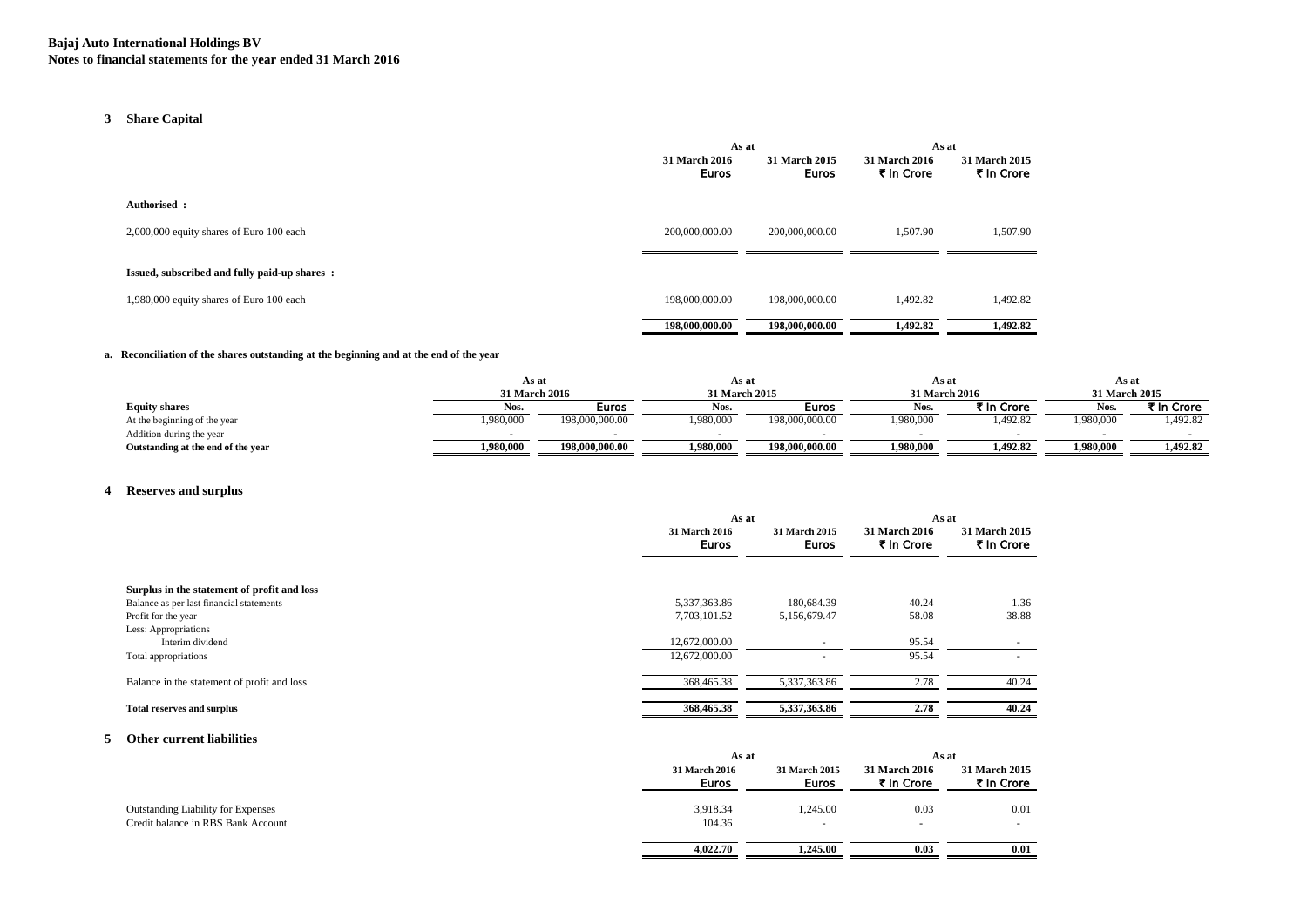#### **Bajaj Auto International Holdings BV Notes to financial statements for the year ended 31 March 2016**

#### **6 Non-current investments**

|                                                     | As at                         |                               | As at                              |                             |
|-----------------------------------------------------|-------------------------------|-------------------------------|------------------------------------|-----------------------------|
|                                                     | 31 March 2016<br><b>Euros</b> | 31 March 2015<br><b>Euros</b> | <b>31 March 2016</b><br>₹ In Crore | 31 March 2015<br>₹ In Crore |
| Long Term Investments                               |                               |                               |                                    |                             |
| In Equity Shares                                    |                               |                               |                                    |                             |
| Ouoted:-                                            |                               |                               |                                    |                             |
| 5,204,864 equity shares of Euro 1 each<br>in KTM AG | 198, 109, 356.60              | 198, 109, 356.60              | 1,493.65                           | 1,493.65                    |
|                                                     | 198,109,356.60                | 198,109,356.60                | 1.493.65                           | 1.493.65                    |

#### **7 Cash and bank balances**

|                                                          |                               | As at                  |                             | As at                       |
|----------------------------------------------------------|-------------------------------|------------------------|-----------------------------|-----------------------------|
|                                                          | <b>Current</b>                |                        | <b>Current</b>              |                             |
|                                                          | 31 March 2016<br><b>Euros</b> | 31 March 2015<br>Euros | 31 March 2016<br>₹ In Crore | 31 March 2015<br>₹ In Crore |
| Cash and cash equivalents<br><b>Balances with banks:</b> |                               |                        |                             |                             |
| On current accounts                                      | 258,607.90                    | 182,703.82             | 1.95                        | 1.37                        |
|                                                          | 258,607.90                    | 182,703.82             | 1.95                        | 1.37                        |

#### **8 Short-term loans & advances**

|                         |                          | As at                  |                             | As at                       |  |
|-------------------------|--------------------------|------------------------|-----------------------------|-----------------------------|--|
|                         | 31 March 2016<br>Euros   | 31 March 2015<br>Euros | 31 March 2016<br>₹ In Crore | 31 March 2015<br>₹ In Crore |  |
| Loan to KTM Motorrad AG | $\overline{\phantom{a}}$ | 5,000,000.00           |                             | 37.70                       |  |
| Interest receivable     | $\overline{\phantom{a}}$ | 42,025.00              |                             | 0.32                        |  |
| Prepaid Expenses        | 4,523.58                 | 4,523.44               | 0.03                        | 0.03                        |  |
|                         | 4,523.58                 | 5,046,548.44           | 0.03                        | 38.05                       |  |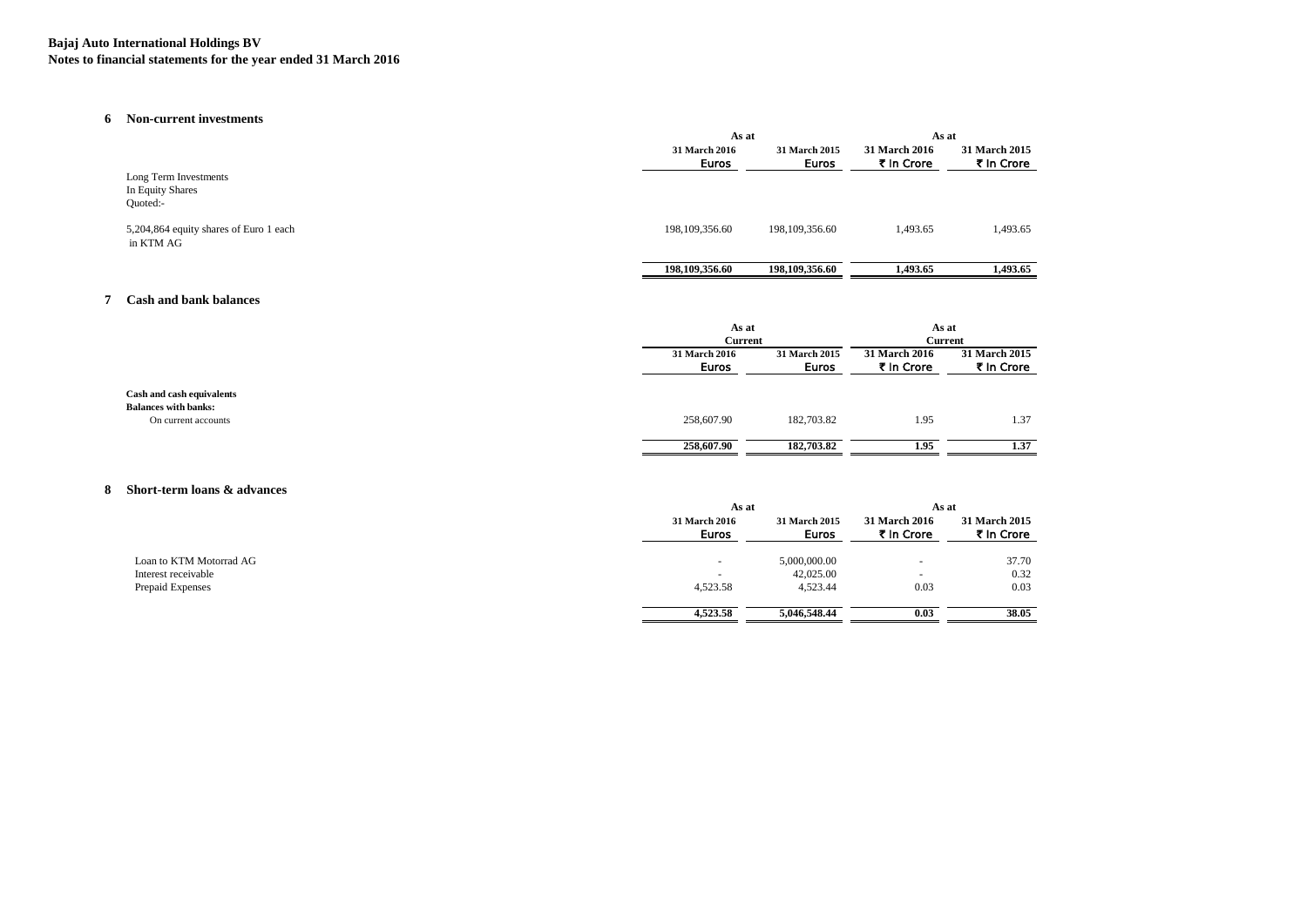#### **Bajaj Auto International Holdings BV Notes to financial statements for the year ended 31 March 2016**

## **9 Revenue from operations**

|                                |                          | For the year ended            |                                    | For the year ended          |
|--------------------------------|--------------------------|-------------------------------|------------------------------------|-----------------------------|
|                                | 31 March 2016<br>Euros   | 31 March 2015<br><b>Euros</b> | <b>31 March 2016</b><br>₹ In Crore | 31 March 2015<br>₹ In Crore |
| Dividend received              | 7,807,296.00             | 5,204,864.00                  | 58.86                              | 39.24                       |
| Interest received              | 14.60                    | 42,044.86                     | ۰                                  | 0.32                        |
| Difference in exchange rate    | $\overline{\phantom{a}}$ | 419.74                        |                                    |                             |
| Provision no longer required   | 165.05                   |                               | ۰                                  |                             |
| <b>Revenue from operations</b> | 7,807,475.65             | 5.247.328.60                  | 58.86                              | 39.56                       |

### **10 Other expenses**

|                              |                               | For the year ended            |                             | For the year ended<br>For the year ended |
|------------------------------|-------------------------------|-------------------------------|-----------------------------|------------------------------------------|
|                              | 31 March 2016<br><b>Euros</b> | 31 March 2015<br><b>Euros</b> | 31 March 2016<br>₹ In Crore | 31 March 2015<br>₹ In Crore              |
| Legal & professional charges | 10,081.42                     | 7,472.94                      | 0.08                        | 0.06                                     |
| Directors' fees              | 4,364.11                      | 4,492.33                      | 0.03                        | 0.03                                     |
| Custody fees                 | 48,000.00                     | 48,000.00                     | 0.36                        | 0.36                                     |
| <b>Bank</b> charges          | 3,007.32                      | 2,412.33                      | 0.02                        | 0.02                                     |
| Subscription & fees          | $\overline{\phantom{a}}$      | 12.00                         |                             |                                          |
| <b>ANT Trust fees</b>        | 38,849.48                     | 28,259.53                     | 0.29                        | 0.21                                     |
| Interest paid                | 0.69                          |                               | $\overline{\phantom{a}}$    |                                          |
| Difference in exchange rate  | 71.11                         |                               |                             |                                          |
|                              | 104,374.13                    | 90,649.13                     | 0.78                        | 0.68                                     |

### **11 Earning per share (EPS)**

|                                                                                                                                                                                                                                                              | For the year ended |               | For the year ended |           |
|--------------------------------------------------------------------------------------------------------------------------------------------------------------------------------------------------------------------------------------------------------------|--------------------|---------------|--------------------|-----------|
|                                                                                                                                                                                                                                                              | 31 March 2016      | 31 March 2015 | 31-Mar-16          | 31-Mar-15 |
|                                                                                                                                                                                                                                                              |                    |               |                    |           |
| Earnings per share is calculated by dividing the profit attributable to the Equity Shareholders by the weighted average number of Equity Shares outstanding during the<br>year. The numbers used in calculating basic and diluted earnings are stated below: |                    |               |                    |           |
| Profit for the year after taxation                                                                                                                                                                                                                           | 7,703,101.52       | 5.156.679.47  | 58.08              | 38.88     |
| Weighted average number of shares outstanding during the year                                                                                                                                                                                                | 1.980.000          | 1.980.000     | 1.980.000          | 1,980,000 |
| Basic & Diluted Earnings per share (Euro/ $\bar{\zeta}$ )                                                                                                                                                                                                    | 3.89               | 2.60          | 293.33             | 196.36    |
| Face value per share Euro                                                                                                                                                                                                                                    | 100                | 100           |                    |           |